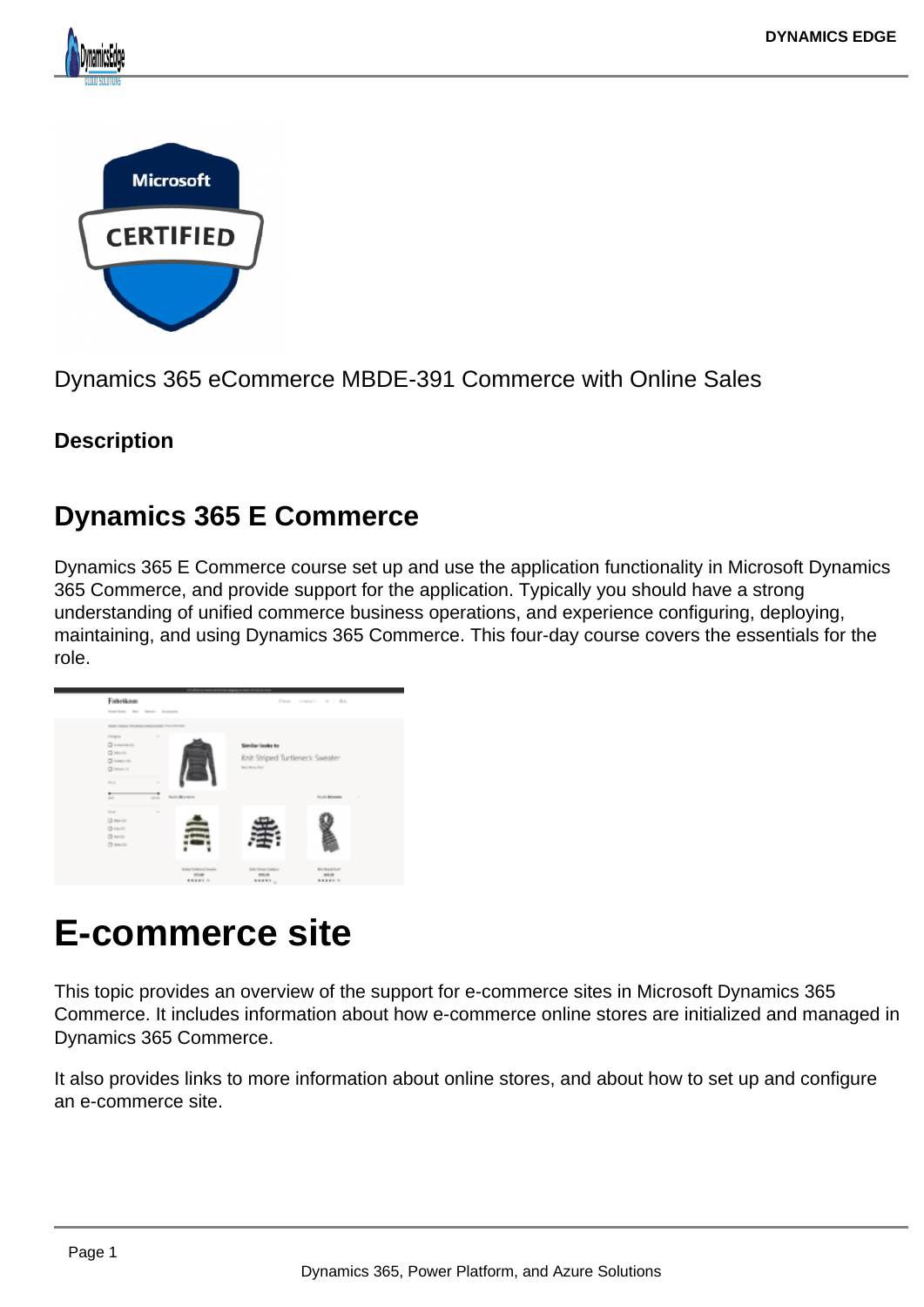## Online store channel

Before you can build your site in Dynamics 365 Commerce, at least one online store channel must be set up. For more information, see [Set up an online channel](https://docs.microsoft.com/en-us/dynamics365/commerce/channel-setup-online). However, a single e-commerce site can provide the online experience for multiple online stores. For more information about how to configure a site to support multiple online stores, see [Associate an online site with a channel.](https://docs.microsoft.com/en-us/dynamics365/commerce/associate-site-online-store)

After an online store is set up, it can be associated with the Dynamics 365 Commerce site that will serve as your online storefront. For more information about online stores and how to set them up, see [Set up online stores](https://docs.microsoft.com/en-us/dynamics365/unified-operations/retail/online-stores).

### Deploy a new E-commerce tenant

During initialization of an e-commerce site, you're prompted for a domain name. For more information about domains in Commerce, see [Configure your domain name](https://docs.microsoft.com/en-us/dynamics365/commerce/configure-your-domain-name) and [Domains in Dynamics 365](https://docs.microsoft.com/en-us/dynamics365/commerce/domains-commerce)  [Commerce.](https://docs.microsoft.com/en-us/dynamics365/commerce/domains-commerce)

To deploy a new e-commerce tenant by using [Microsoft Dynamics Lifecycle Services \(LCS\),](https://docs.microsoft.com/en-us/dynamics365/unified-operations/dev-itpro/lifecycle-services/lcs-user-guide) follow the steps in [Deploy a new e-commerce tenant](https://docs.microsoft.com/en-us/dynamics365/commerce/deploy-ecommerce-site) then a link to Commerce site builder will be provided. You can then use Commerce site builder to initialize and configure your e-commerce sites.

## Initialize your E-commerce site

When you start Commerce site builder from LCS, the Sites page appears. This page includes two preconfigured sites, default and fabrikam , as shown in the example in the following illustration.

When you select one of these sites, you're prompted to select a domain name, a default online store channel, a supported language for the selected channel, and a path.

If only one channel is used, you can leave the path blank. More online store channels or languages can be configured later in Commerce site builder. Each additional channel or language will require a unique path.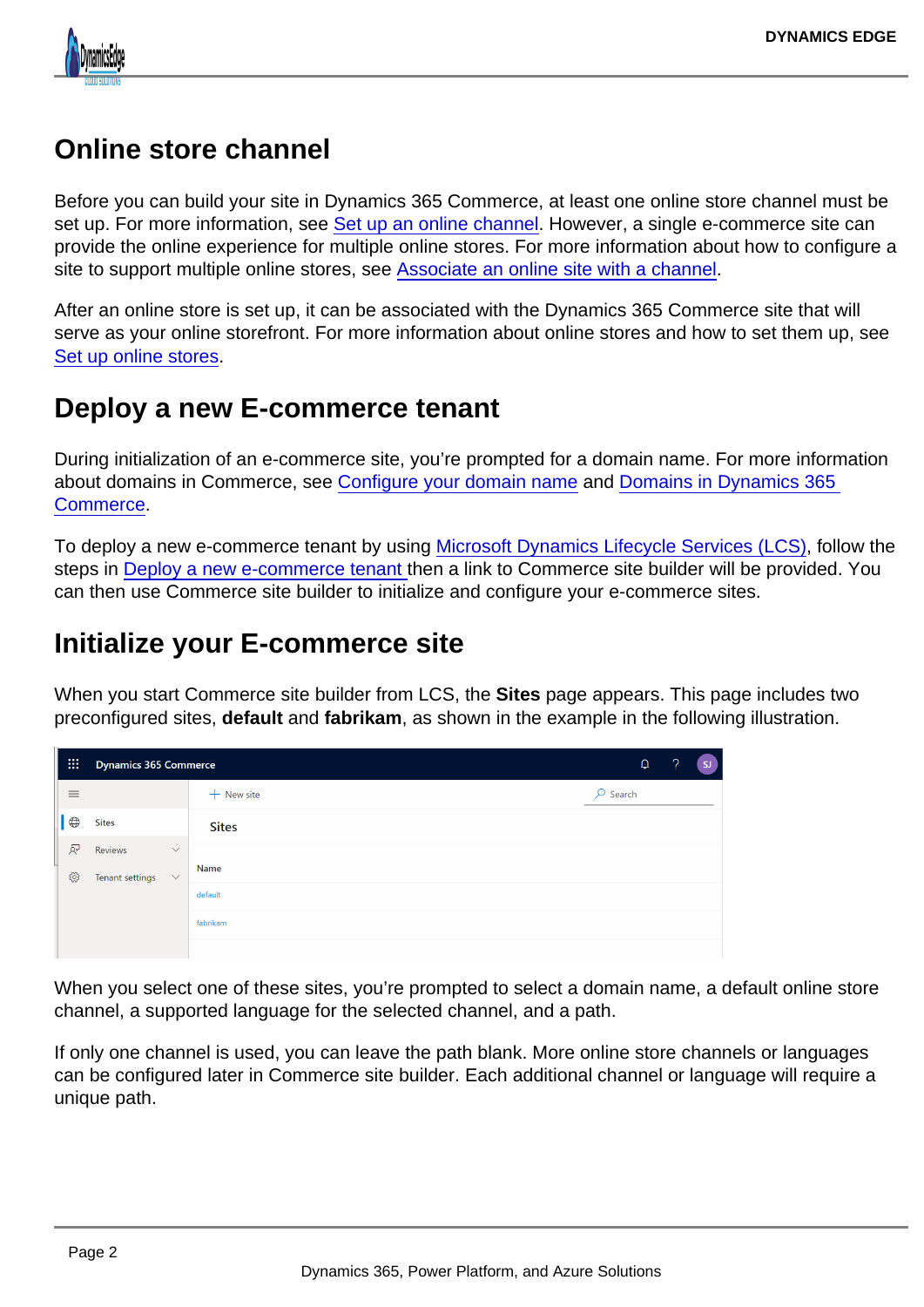The Sites page also includes a New site button. The dialog box that appears when you select this button resembles the site initialization dialog box, but it's used to create a new site.

New sites are blank. They don't include the same default templates, fragments, pages, and images. For more information, see [Create an e-commerce site.](https://docs.microsoft.com/en-us/dynamics365/commerce/create-ecommerce-site) Then Commerce site builder Home page appears with the links to common actions and guidance content, as shown in the example in the following illustration.

Modify online store channels or add online store channels to an E-commerce site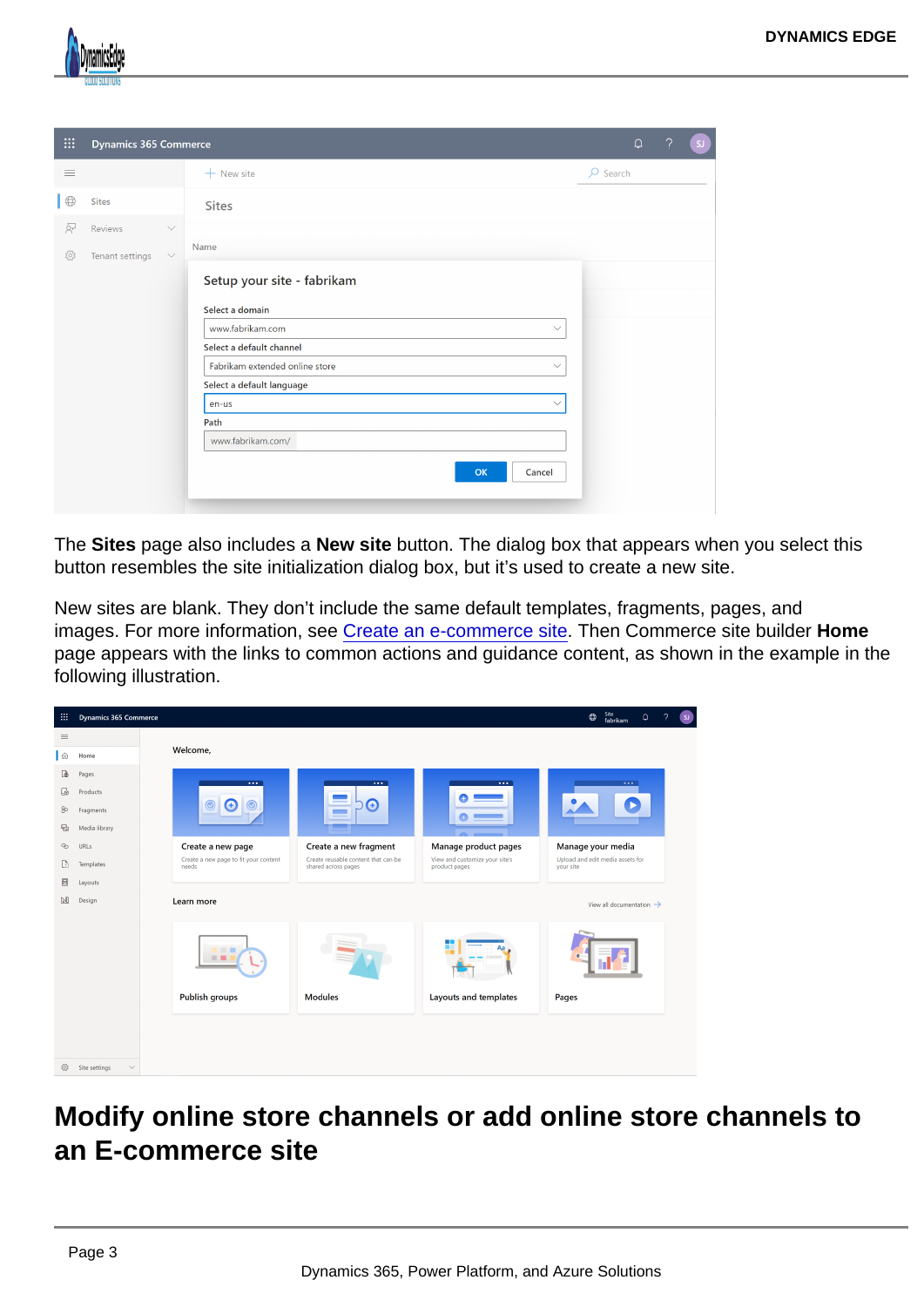After an e-commerce site is created, you can change the channel that it's associated with by following the steps in [Associate an e-commerce site with an online channel](https://docs.microsoft.com/en-us/dynamics365/commerce/associate-site-online-store).

The example in the following illustration shows how a channel operating unit number (OUN) can be changed on the Channels page (Site settings > Channels ) then select Save and publish to ensure that the change is published.

You can add new channels by selecting Add a channel . To add new languages to a channel, select the channel.

Then select Add a locale in the channel dialog box that appears. For the locales to appear in the dialog box online store channel must be preconfigured in Commerce headquarters.

### Course Outline-Dynamics 365 E Commerce

Module 1: – Setup and configure a new online channel and products in the Headquarters tool o Set up and configure a new online channel (payment provider, shipping, fulfillment groups)

- Add new products (with variants) into new retail hierarchy nodes
- Release new products, assort them to the new online channel and configure product attributes
- Create a channel navigation hierarchy and associate with new channel
- Configure channel refiners
- Run appropriate jobs needed for Commerce Scale Unit support to see the new channel/products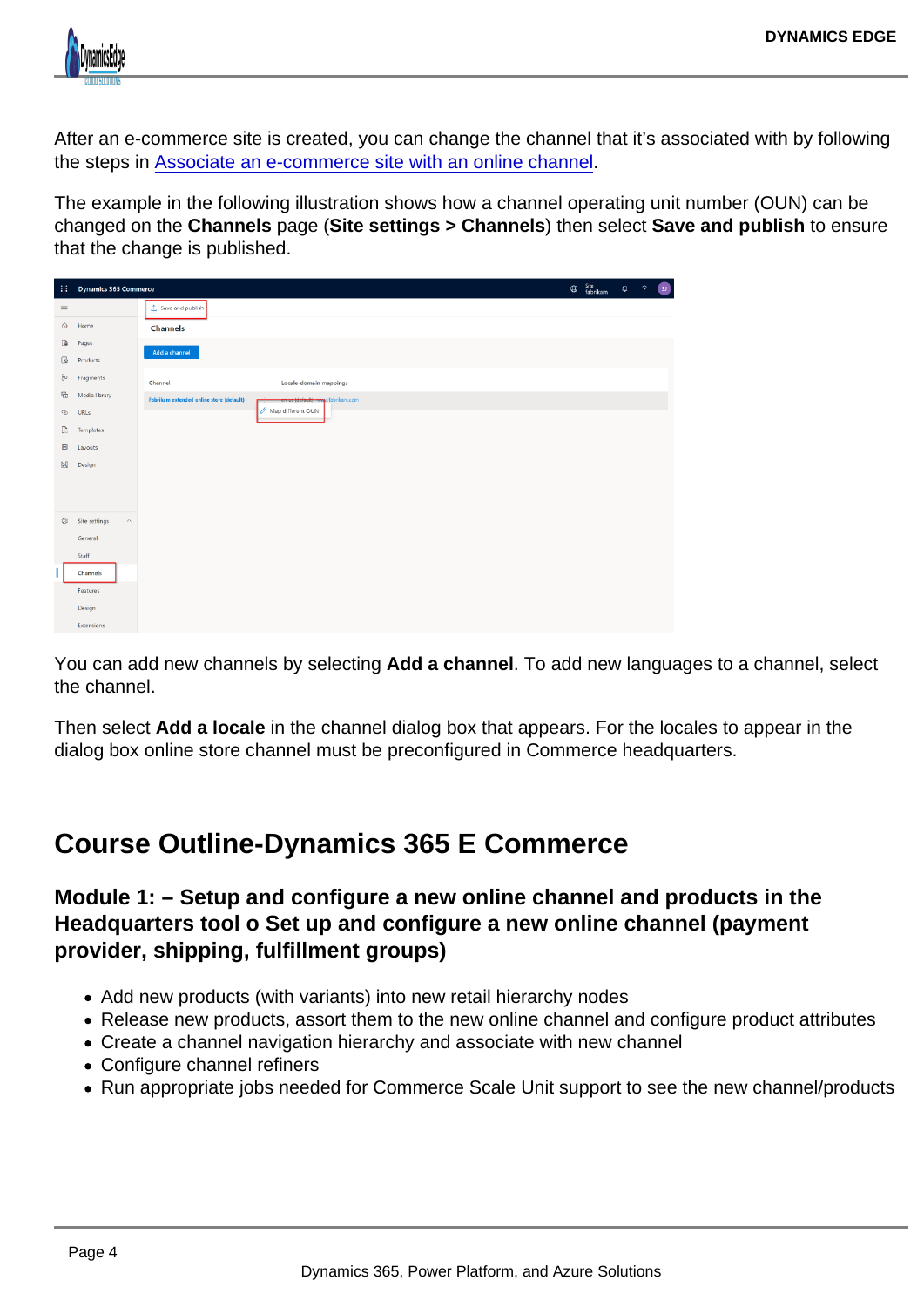Module 2 – Setup and configure an e-Commerce site using the site builder tool o Run the first time run experience (FRE) to create a new site based on new channel

- Test the new site new nav hierarchy and products with Fabrikam theme and marketing content
- Tooling overview
- Upload product images to the digital asset manager
- Rebrand the header, footer, and homepage marketing content
- Setup B2C tenant (optional)
- CSS theme changes using theme overrides feature
- End 2 End transaction demo buy online pick up in store (BOPIS) using point of sale (POS)

Module 3 – E-Commerce extensibility theme and module development Overview and development environment setup

- Creating a custom module
- Creating a custom theme
- Testing theme
- Build configuration extension package and deploying

#### Related Courses:

[MB-340 Microsoft Dynamics 365 Commerce Functional Consultant Associate Certification](https://www.dynamicsedge.com/product/microsoft-dynamics-365-commerce-functional-consultant-mb-340/)

#### Related Courses:

[Microsoft Certified: Dynamics 365 Commerce Functional Consultant Associate](https://docs.microsoft.com/en-us/learn/certifications/d365-functional-consultant-commerce/)

[Learning Paths](https://docs.microsoft.com/en-us/learn/paths/get-started-finance-operations/)

[Credly and Job Opportunities](https://www.credly.com/badges/70c79499-56b6-4bba-82e3-991c3ba61c66)

[Contact Us](https://staging-dynamicsedgeseo.kinsta.cloud/contact) or Live Chat if you have questions or concerns about Microsoft Technical Course. PRODUCT TYPE

• simple

#### PRODUCT CAT

- Dynamics 365 Cloud Skills and Training
- Dynamics 365 Commerce

Date Created